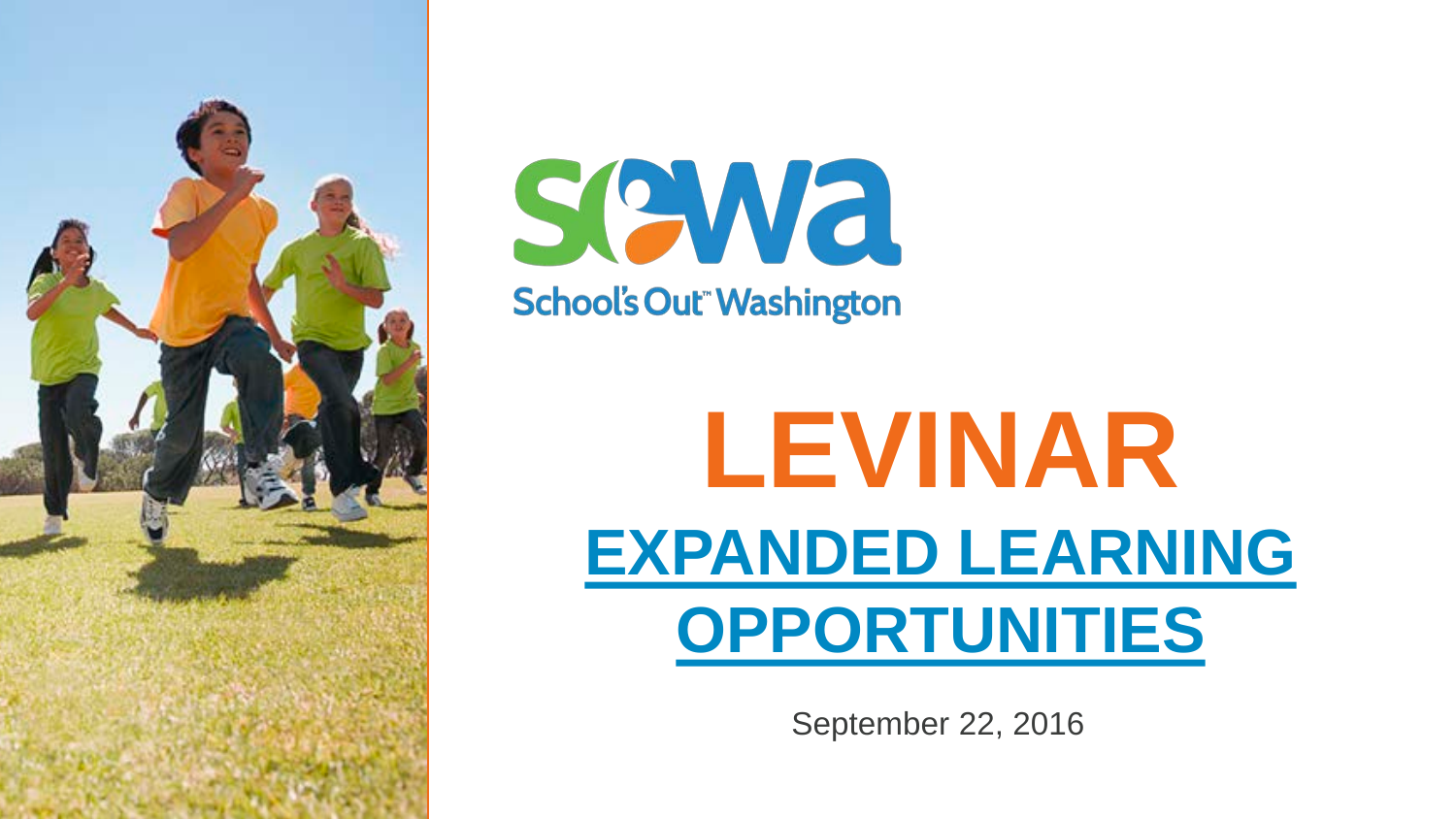

SOWA is a statewide organization that supports high-quality expanded learning opportunities afterschool and in the summer through:

- Engaging, convening, and supporting critical constituencies
- Promoting quality standards and accountability
- Brokering and leveraging resources
- Promoting effective policies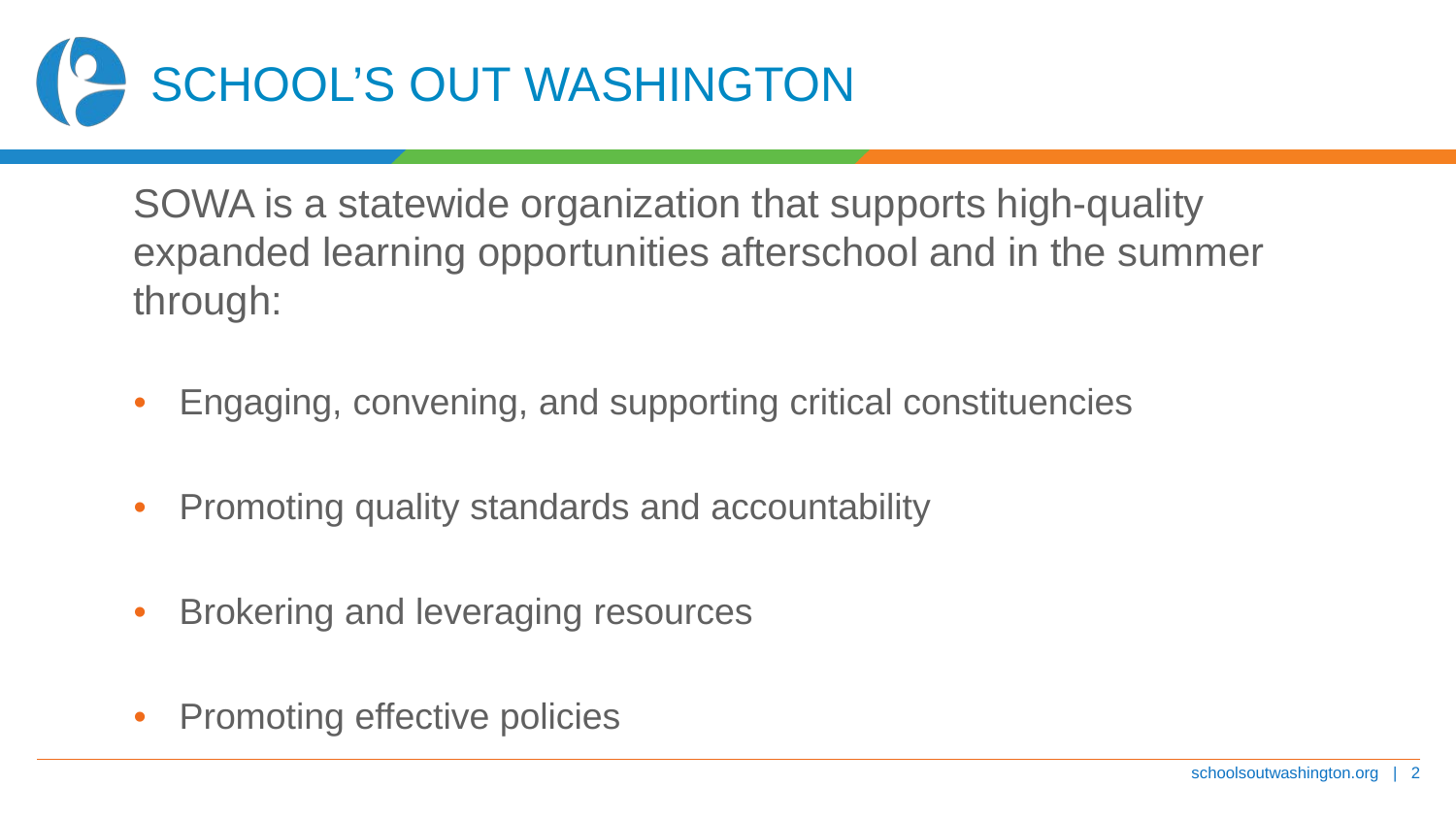

- Young people's education doesn't stop when the school day (or year) ends
- Only 20% of a child's waking hours is spent in school
- What we do with the rest of that time matters



Aftenchool Alliance: Aftenchool Program In Damard (2014) Amatics After Trus

2. Goldschmidt, Huang, & Chinen, 2007; 3. Huang et al., 2011. - Luxus Control Control (2007)<br>Huang, Gribbons, Kim, Lee, & Baker, 2000;<br>Huang, Leon, Harven, La Torre, & Mostafavi 4. Huang et al., 2007a: Huang et al., 2000. 5. Huang, Kim, Marshall, & Perez, 2005. 2009; Huang, Leon, & La Torre, 2011; uang, Leon, La Torre, & Mostafavi, 2008

6. Newman, S.A., et al. America's After-School Choice: The Prime Time for<br>Juvenile Crime, or Youth Enrichment and Achievement, Fight Crime: Invest in Kids,<br>Washington D.C., 2002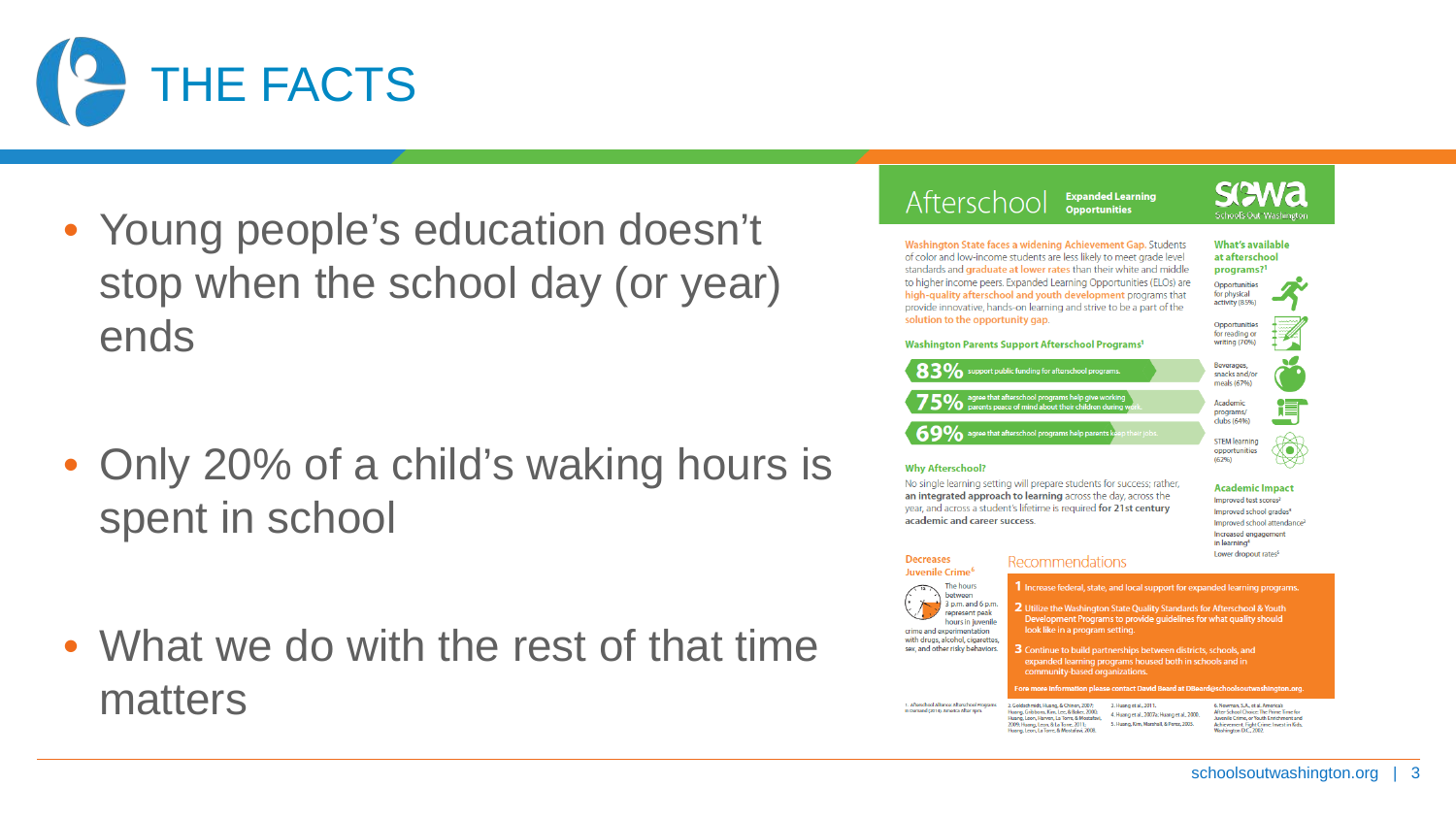

- Link to learning
	- ELO programs can bring to life what children and youth are learning in the classroom
- Working with different types of adults and professionals
	- Community-based organizations are the perfect partners
- Fun. Engaging. No, seriously.
	- Linked to learning BUT focus on youth voice and choice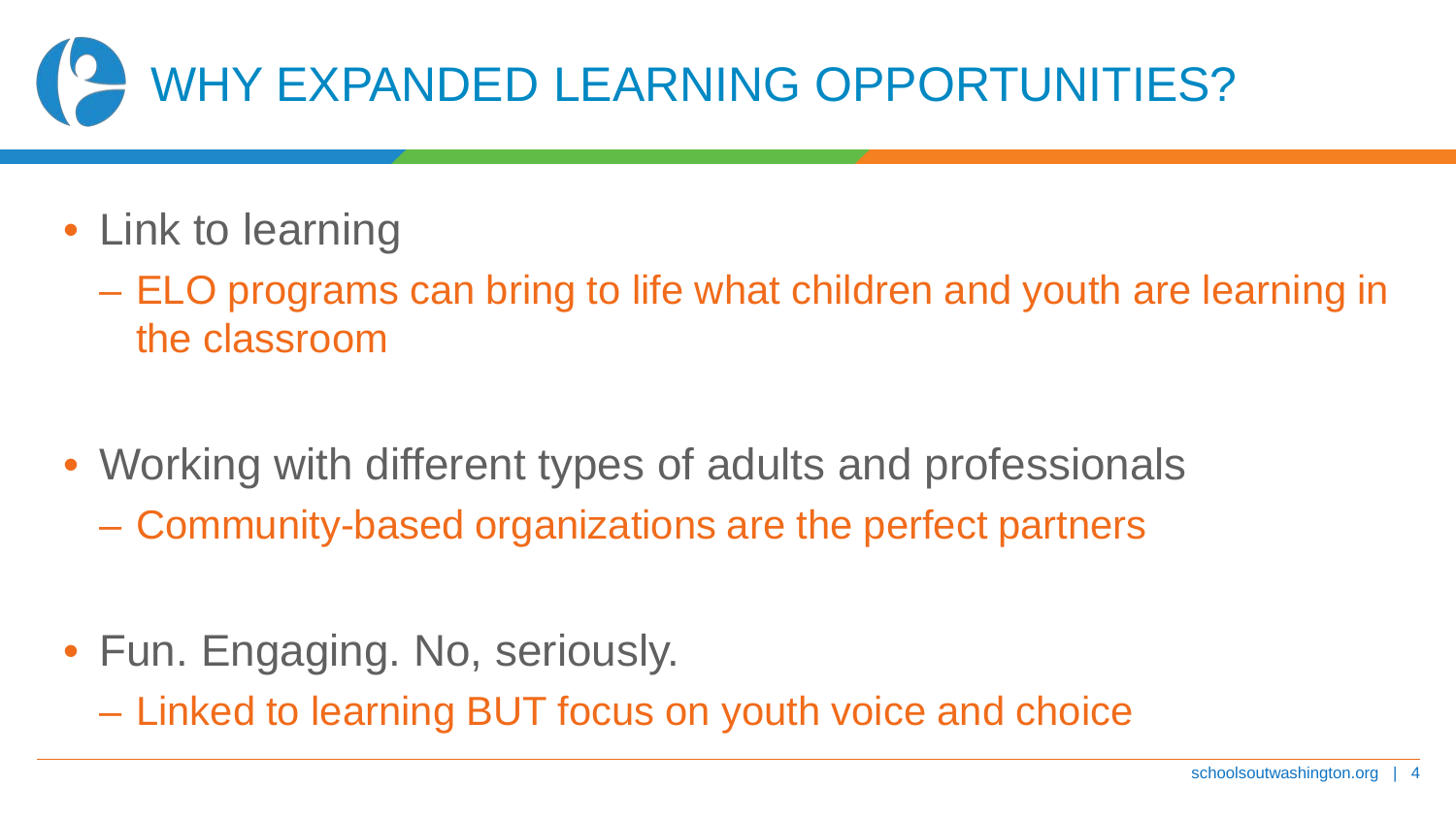

# LISTEN TO KIDS!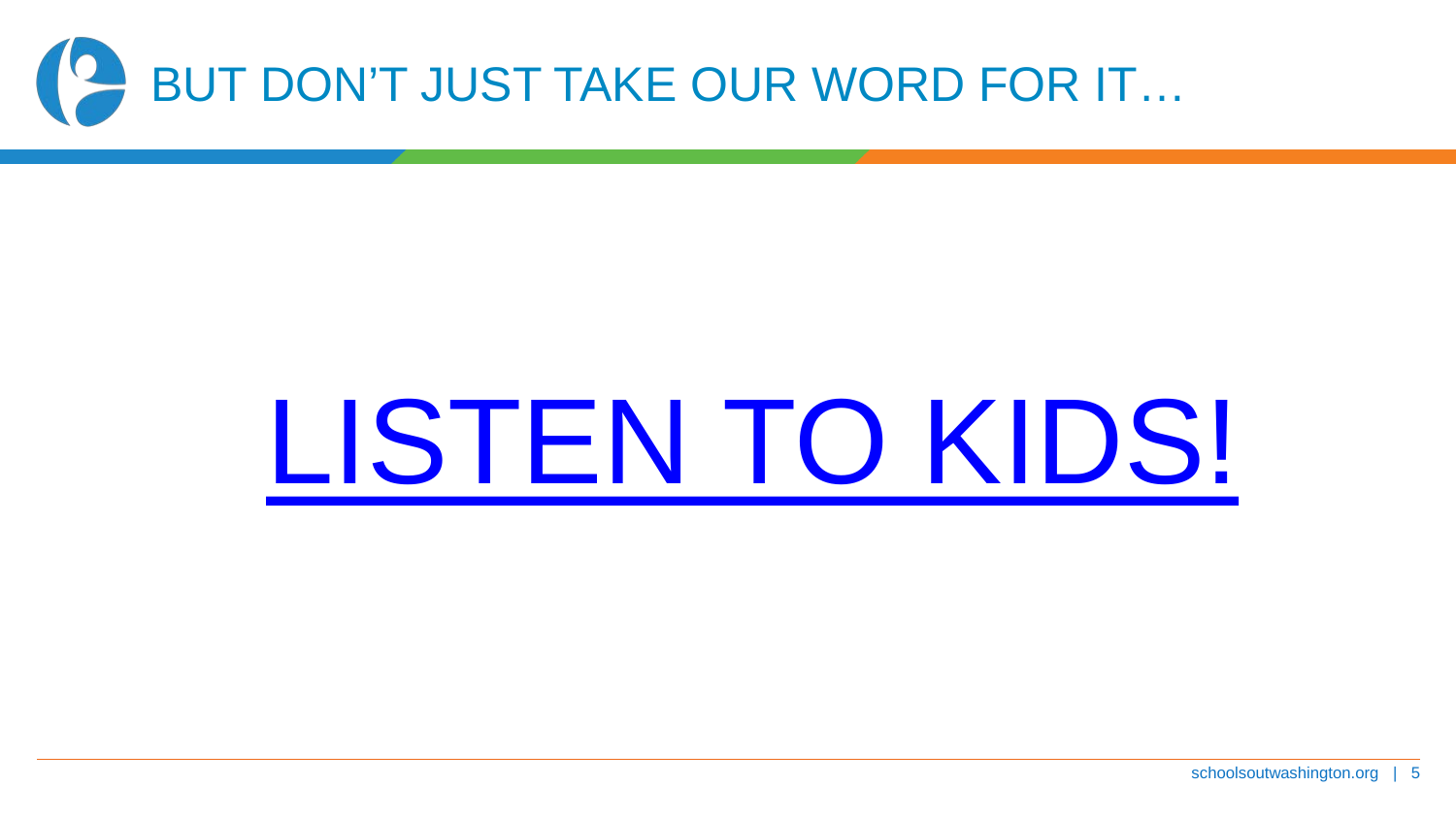

#### **QUALITY STANDARDS** FOR AFTERSCHOOL & YOUTH DEVELOPMENT PROGRAM



**WASHINGTON STATE** 

### PROGRAM QUALITY MATTERS

• High-quality expanded learning opportunities produce positive social, emotional, academic gains

## PROGRAM QUALITY IS MEASURABLE

• Research and practice agreement about the features of a quality learning environment

### PROGRAM QUALITY IS MALLEABLE

• When programs focus on strengthening instructional practices aligned with quality, they can influence outcomes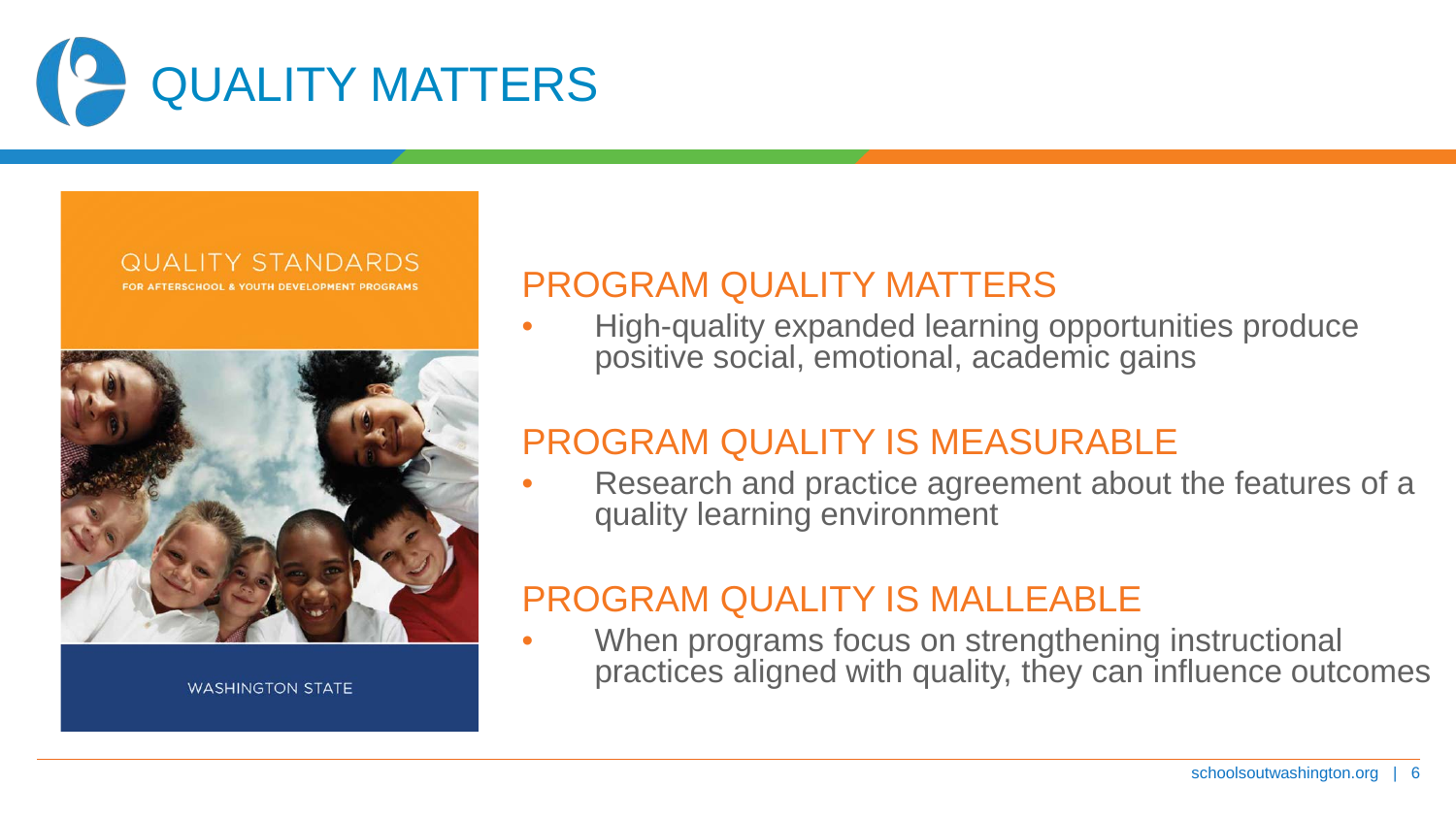## OUT OF SCHOOL (OST) QUALITY INITIATIVE PILOT

#### **Partners**

- Department of Early Learning (DEL)
- Office of Superintendent of Public Instruction (OSPI)
- School's Out Washington (SOWA)
- Child Care Aware (CCA)
- Raikes Foundation
- University of Washington (UW)

#### **Number of Sites - 50**

#### **4 Regions**

- Licensed Family Home
- Licensed Childcare Centers (0-12)
- Licensed School-Age Only Centers
- 21st Century CLC
- Non-licensed OST Programs

#### **Tools**

- SAPQA and YPQA
- Quality Seal Measure (to be developed by UW)

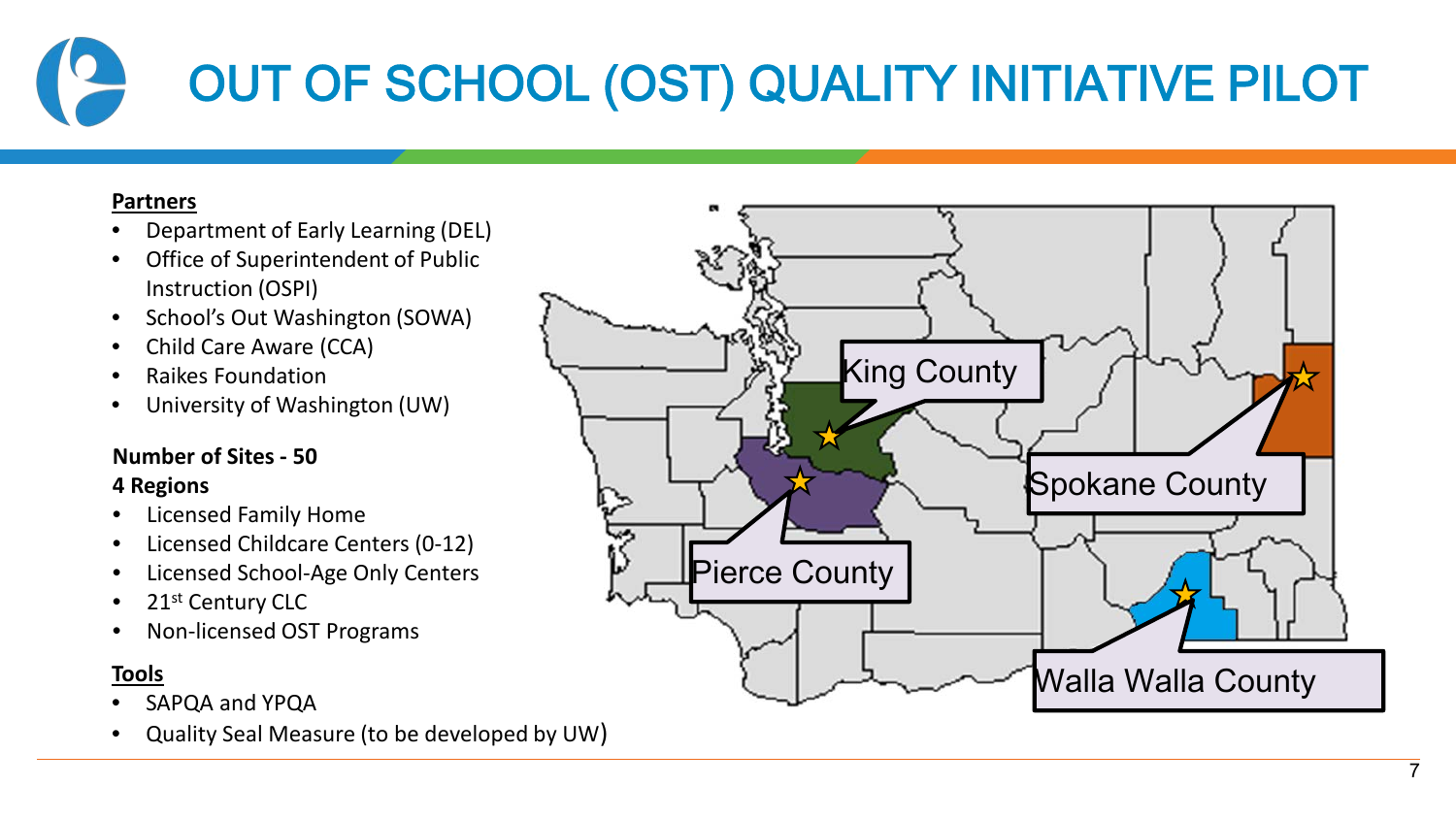

- Expanded Learning Opportunities Council
- Washington Afterschool Network (WAN)
- Expanded Learning Opportunities Coalition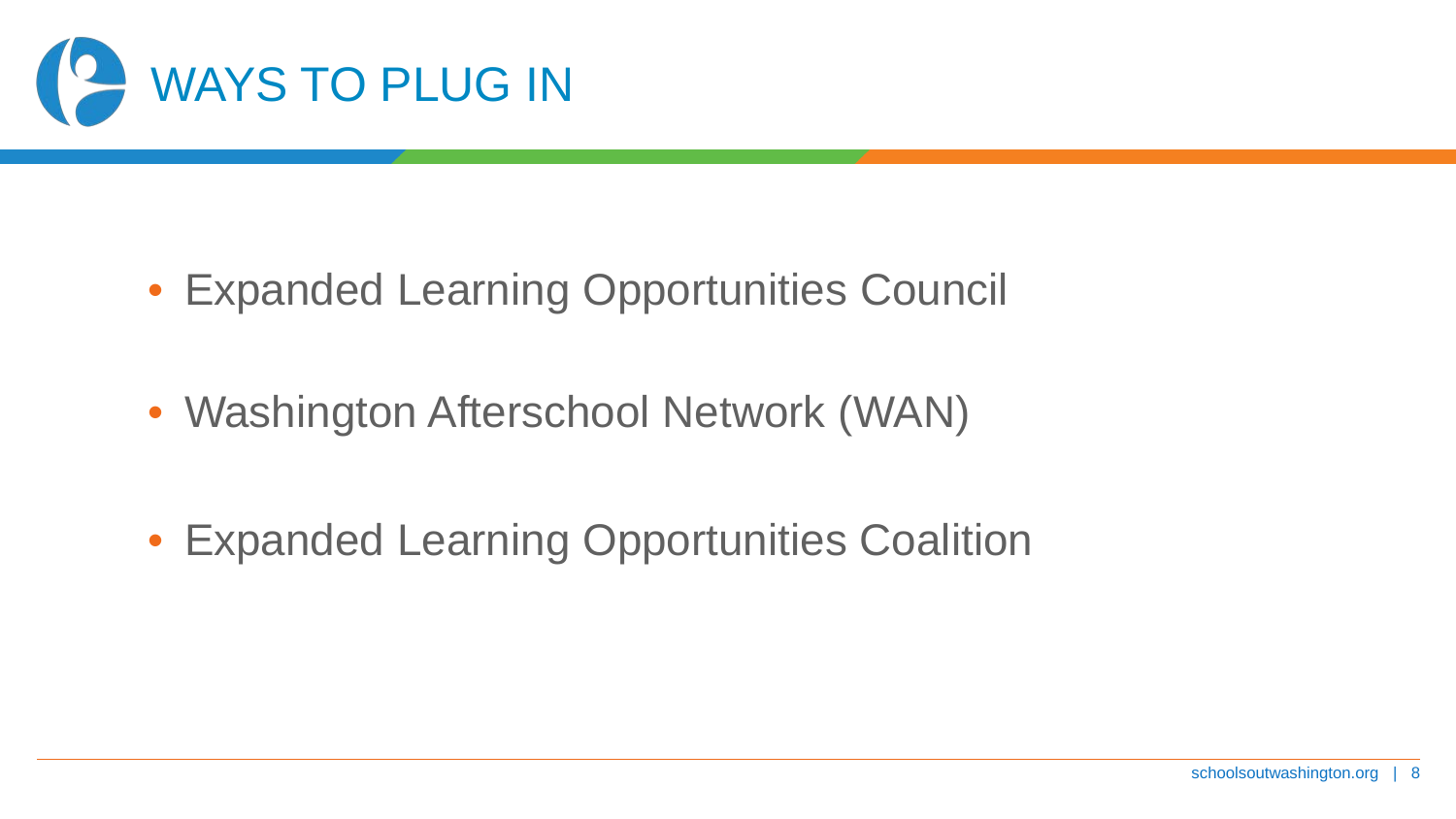## **ELO COALITION - STATE LEGISLATIVE STRATEGY WORK GROUP**

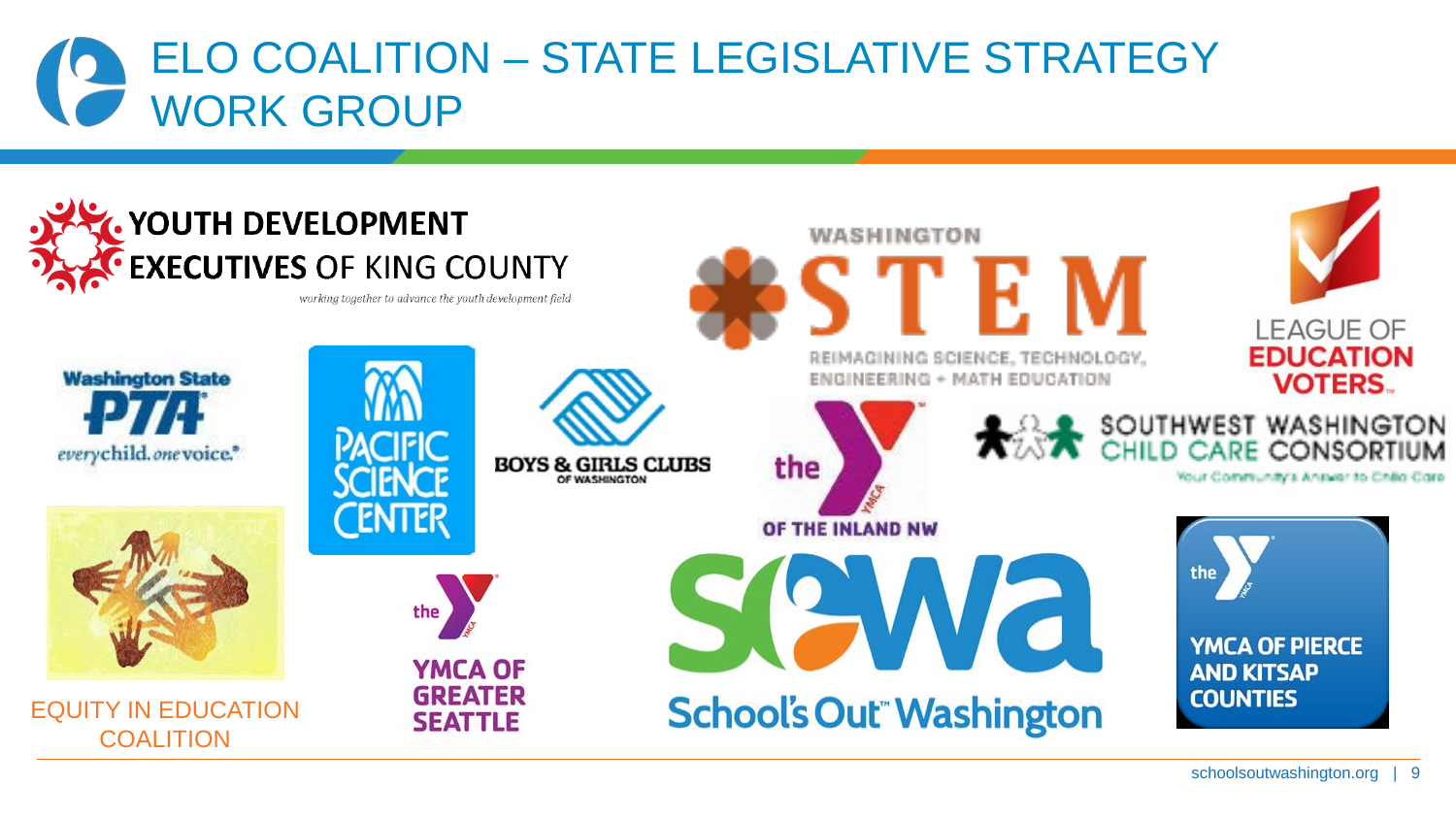

## WASHINGTON STATE EXPANDED LEARNING OPPORTUNITIES COUNCIL – PUBLIC FORUM ON EXPANDED LEARNING

*THURSDAY, OCTOBER 6TH, 6PM – 8:00PM* (DINNER PROVIDED)

HIGHLINE COMMUNITY COLLEGE HIGHLINE STUDENT UNION – MT. CONSTANCE CONFERENCE ROOM 2400 S 240TH STREET DES MOINES, WA 98198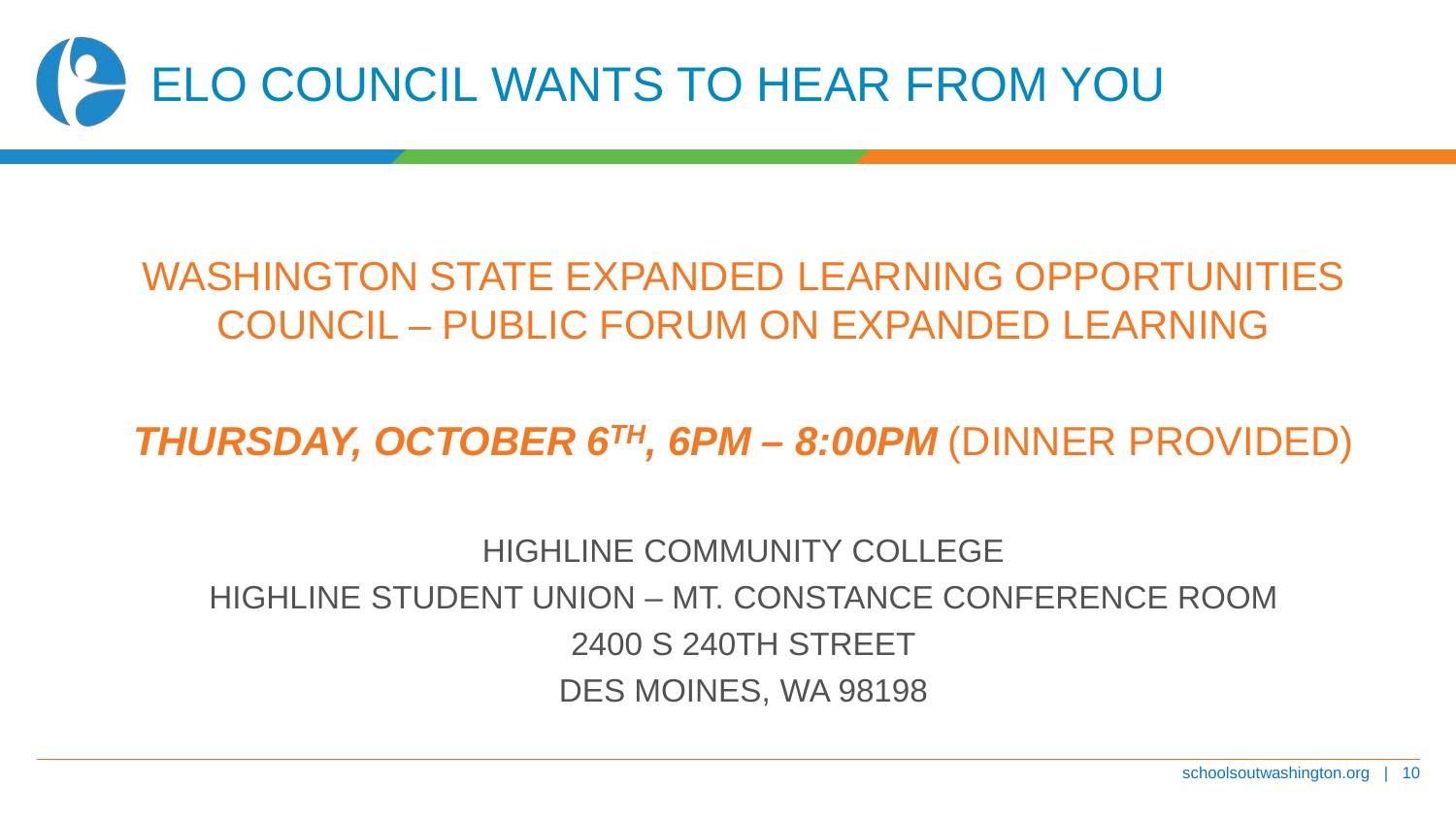

## **QUESTIONS?**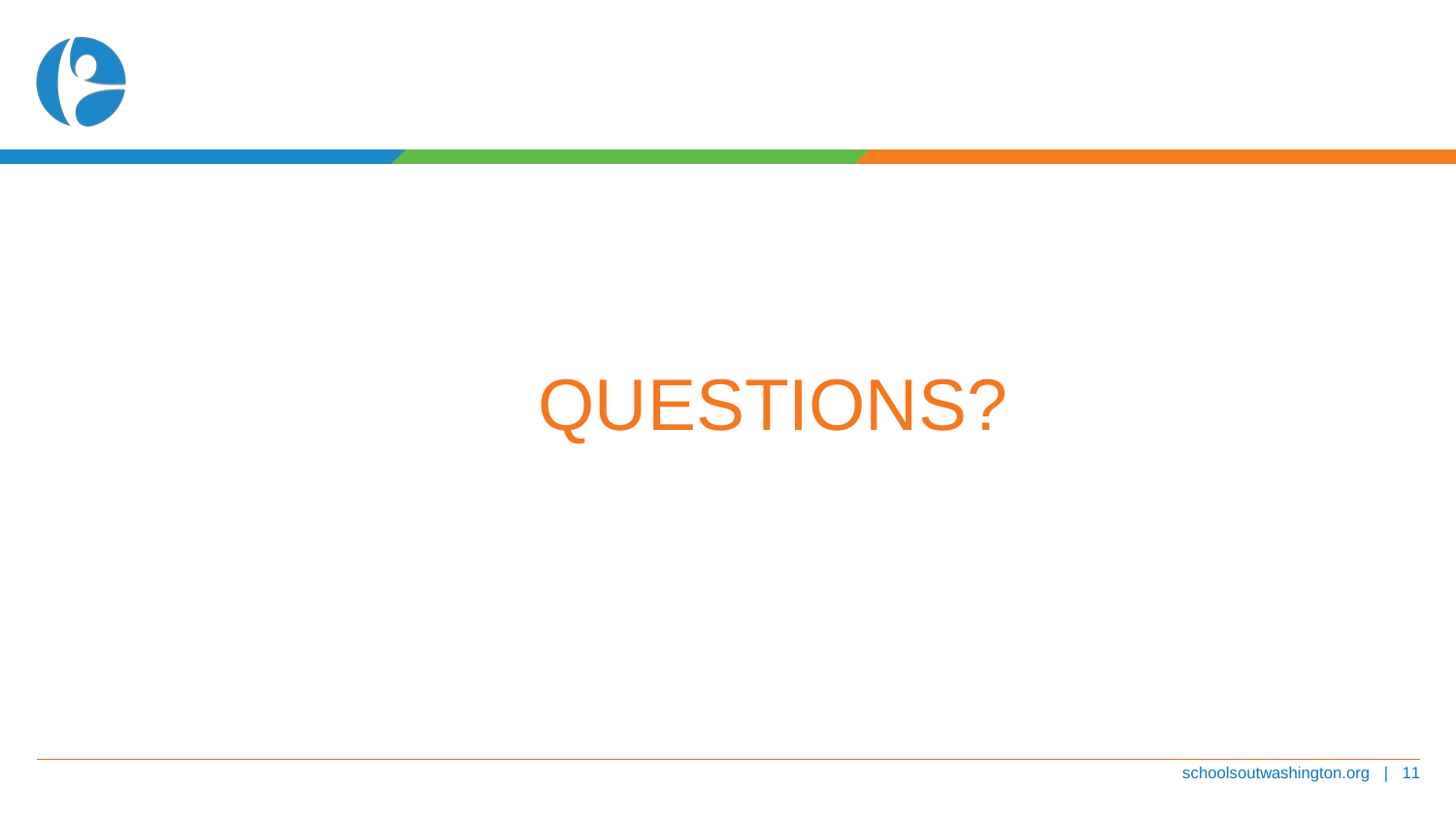



**OCTOBER 24-26, 2016 SEATTLE, WASHINGTON** 

summerlearning.org/conference



**SAWA School's Out** Washington